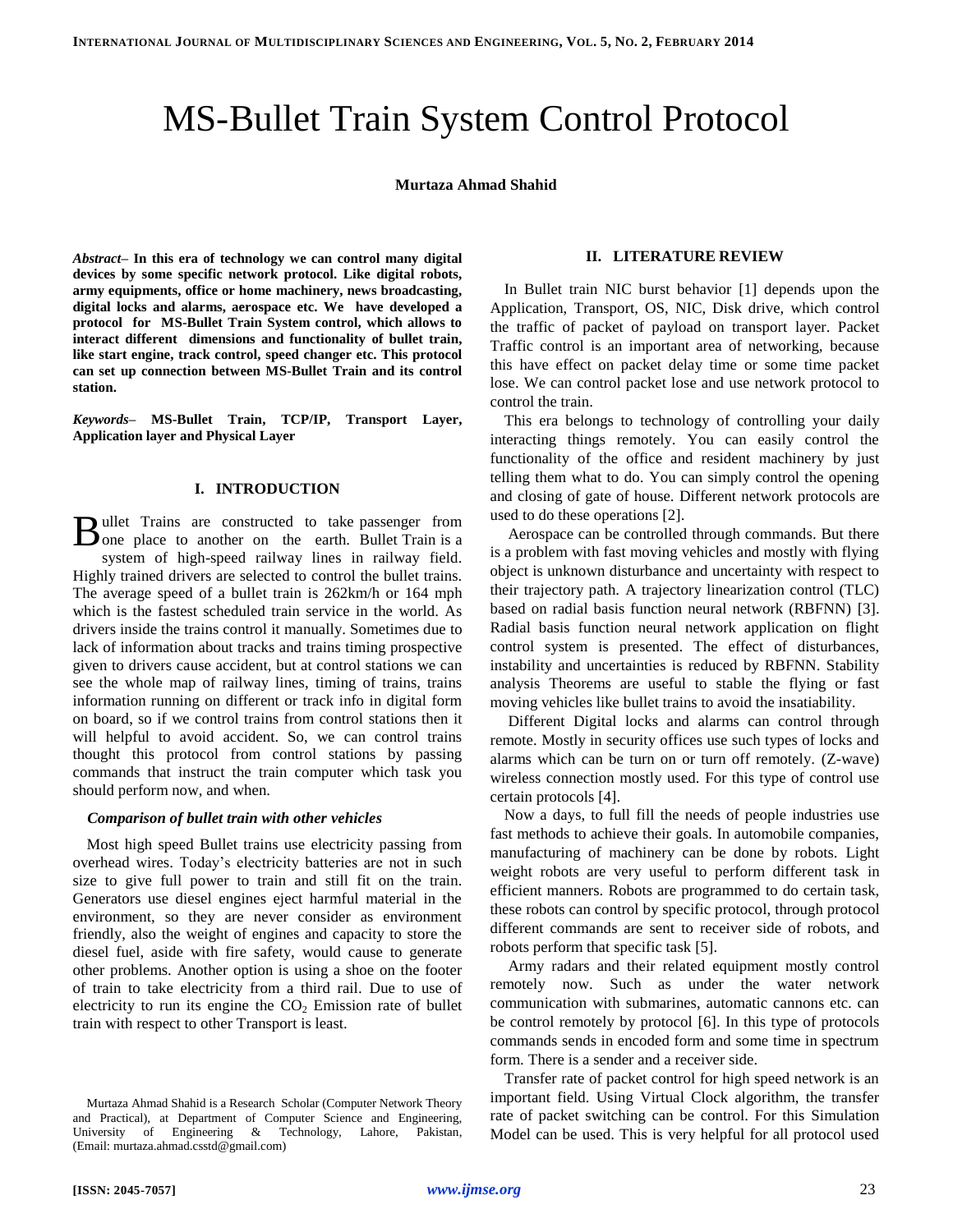packet switching network [7].

## **III. BULLET TRAIN CONTROL PROTOCOL**

We have developed transport layer protocol that takes commands in text form on application layer where command convert into respective Sigma of payload then we have attached sigma separator of application layer and put these all values in the payload of the packet of the transport layer where a socket number with respect to functional command type by the controller put in the head of packet, also sigma separator of transport layer attach with it and then send it to the network layer. After passing through all layers the packet send to last layer that is physical layer which convert packet into the voltage pulses.

These pulses are basically signals that receive by the train computer. Where invert system is installed that convert these pulses into packets. And then passing through layers this receiving packet moves up to receiving side transport layer. This take the socket number from packet and Sigma of payload and then computer of bullet train act according to the command. We hope you might get an idea of how this works; here is the pseudo code of the transport layer of controller side for communication network between control station and Bullet train. Before pseudo code we have some defined Directories (replica and socket number):

```
\frac{\text{pi}}{\text{sigma}} for payload=\{m,s\}Sigma Description:
 m m m =START
 m m m s =Door Close
 m m s m =RUN
 m m s s =Increase Speed
 m s m m =Decrease Speed
 m s m s =Stop
 m s s m =door_open
 m s s s = auto gear
 s m m m = change track
 s m m s
 s m s m
 s m s s
 s s m m
 s s m s
 s s s m
 s s s s
  SIGMA OF APPLEYAR=3000;
  SiGMA OF TRANSPOT=3001;
```
int socket\_no={2001,.............,2009};\*/

## *Explanation of pseudo code:*

We have an object of a class application "obj1"which is able to contact with "get\_command" function in application class that have head pointer name as "FIRST" of the link list name as "Train" that I have developed to takes the commands from controller convert it into respective Sigma of Payload and put it into the nodes of link list "Train" and attach Sigma separator of application layer and transfer it to the transport layer.

Now we have an object of a class transport "obj2" which is able to contact with "Attach" function in transport class which takes the coming nodes of link list "Train" from the Application layer class.

The "\*ptr" is the local pointer of the link list "Train" in Attach function of the transport class. This assign the all nodes of Link list "Train" of head "First". This is taken for managing the nodes of Link list "Train".

In the "Attach" function I have add two nodes at head place of link list "Train" first one node contain sigma separator of transport layer and second one contains the socket number with respect to the functional command. Add all nodes coming from above application layer. Then also attach a node at the end of link list "Train" that contains the Sigma of transport layer. This Sigma separator is taken so that we can easily understand that a new packet is started. Duplicate of this package is store in "replica" that is object of "Train" link list. And then this package is send to next layers.

#### *pseudo code:*

{

Attach() Train \* ptr=FIRST; FIRST=NULL; FIRST=new Train; FIRST->no=sockets[number]; FIRST->next=ptr; ptr=FIRST; FIRST=NULL; FIRST=new Train; FIRST->no=SiGMA\_FOR\_TRANSPOT; FIRST->next=ptr;

Train \* add=FIRST;

 while(add>next!=NULL) { add=add->next; }

add->next=new Train; add=add->next; add->no=SiGMA\_FOR\_TRANSPOT; add->next=NULL; replica=FIRST;

Now, we are going to explain the receiving side code. Here we have "Detach" function that is detaching the first two nodes. Second one contains the socket number we are storing it into the "number" integer variable. Here we have a string "compare" that stores the bytes of Sigma of payload of that command given by the controller. After that we detach last node of packet or link list "Train" that contain Sigma of transport layer.

After that we are comparing the "compare" sting with the defined replica of command and bullet train perform action according to command, and showing replica and socket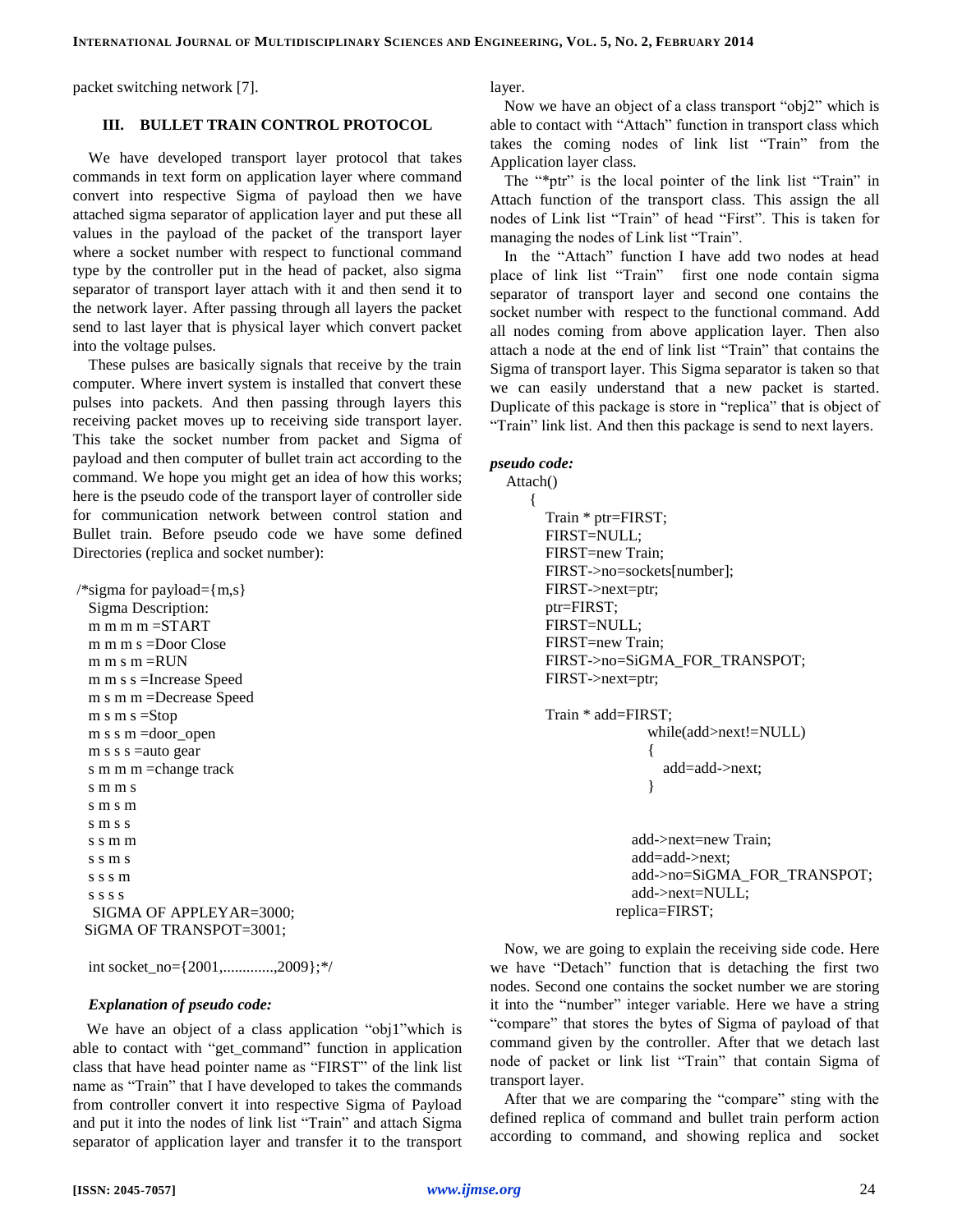### INTERNATIONAL JOURNAL OF MULTIDISCIPLINARY SCIENCES AND ENGINEERING, VOL. 5, No. 2, FEBRUARY 2014

number at application layer.

```
pseudo code:
void Detach()
{
   number=FIRST->next->no;
  cout<<"DATA is "<<FIRST->next->nex>no<<endl;
  FIRST=FIRST->next->next->next;
  Train * ptr=FIRST;
  for(int data=0;data<4;data++)
  {
    compare+=ptr->value;
    cout<<"DATA is "<<ptr->value<<endl;
    ptr=ptr->next;
  }
  cout<<"DATA is "<<ptr->no<<endl;
  delete ptr;
if(compare=="mmmm")
       {
         cout<<"START THE TRAIN ENGIN"<<endl;
       }
  else if(compare=="mmms")
     {
       cout<<"Close The TRAIN's Doors"<<endl;
     }
  else if(compare=="mmsm")
     {
         cout<<"RUN THE TRAIN "<<endl;
     }
  else if(compare=="mmss")
     \{cout<<"Increase THE TRAIN Speed"<<endl;
     }
  else if(compare=="msmm")
     {
           cout<<"Decrease THE TRAIN Speed"<<endl;
     }
  else if(compare=="msms")
     {
       cout<<"Stop THE TRAIN "<<endl;
     }
  else if(compare=="mssm")
     {
           cout<<"Open THE TRAIN's Door"<<endl;
     }
  else if(compare=="msss")
     {
           cout<<"Gear Of Train Has Changed!"<<endl;
     }
  else if(compare=="smmm")
     {
           cout<<"Track Of Train Has Changed!"<<endl;
       }
}
```


Fig. 1: Control Center



Fig. 2: Bullet train computer

# **IV. HOW IT WORKS**

The explained protocol works as when the control center is connected to the Bullet train computer. Bullet train computer and control center can connect through (Ethernet connection) wires or by WiFi (wireless connection) spread on the track. When such link is establish between control center (shown in Fig. 1) and the Bullet train computer (shown in Fig. 2) then we can start the communication of command between the bullet train and control center. This whole system can be seen in (Fig. 3).

Let consider we are going to enter a command "start". After entering the "start" the engine of bullet train start and ready to run on the track. After entering "door close" the all doors of train shut. So that no one can enter inside or go outside. After entering "run" the train runs on the track. Similarly other commands perform specific task.

When we enter a specific command then the replica in sigma of payload of that command sends to the transport layer, from Application layer. At Application layer as we have told earlier sigma separator of application layer attaches at place of head and tail.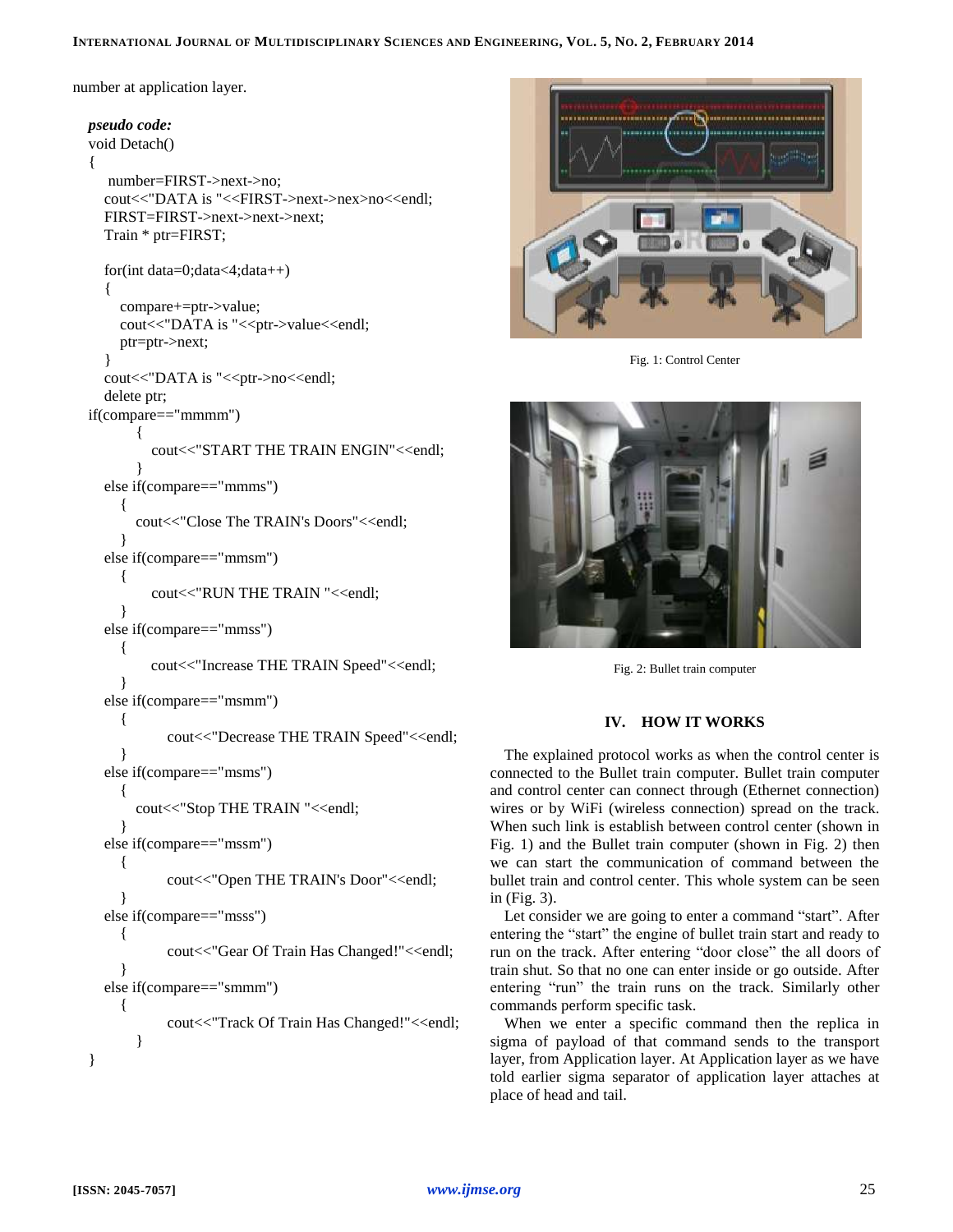This Sigma of separator is attached so that we can easily determine that the packet is belonging from which layer and all nodes are received from this packet or not.

After that transport layer attaches a socket number with respect to the command entered by the controller to this packet and two Sigma separators one at the head place and one at the tail place. Then this packet is passed to next layers which perform their functionality and then send packet to next layer.

After passing through all layers the packet reaches to physical layer that convert the packet payload into binary form which are easy to send in voltage pulses on the wire or in air with a specific frequency, this packet is sent in bit form or in for of pluses of voltage. TCP/IP reference model is used for communication of these commands on network.





Sending of command from control center to bullet train is done by the controller computer and these packets mostly send on wire network which is covered the whole track of bullet train.

The Sender side can see the location of bullet train on control board. We can track the location of bullet train by GPS tracking or by communication network that is connected to office system as shown in Fig. 4.



Fig. 4: Tracking

When computer of bullet train invoke with the packet reached up to the train through wires. Computer converts the binary form of packet into respective sigma of payload.

Then that packet sends to the other layers and after passing through all layers the packet reaches to receiving side transport layer.

Transport layer detach the first two nodes and last node of packet, first and last node contain the sigma separator of transport layer. The second one node contains the socket number of specific function.

The sigma of payload from that packet store into string and that string compare with the series of sigma of payload. After comparison, if results of comparison are positive. Then the specific action performs on the train.

The result or replica of command and relative socket number shows on the screen of bullet train computer through the application layer, and this all commands during the journey of train shown on the computer of bullet train.

This sigma of payload with respective to specific command can store in the Hard Disk of bullet train computer. So that in any case of misshape we can see the controlling problems and decision of making command by the controller, this hard disk performs functionality as black box in airplanes.

#### **V. WHAT CAN BE DONE**

In this given protocol, we have designed the application layer and Transport layer. But working on transport layer is major goal. We have entered some basic command to control the train. But we can add more functionality like: Lights on or off, electricity power control which is passing through wire that is used by engine of Train, Feed the destination details in train computer through this protocol.

We can convert this train as an automatic robot that can get all commands at a time and then perform all work. There is no need to control at each and every station or movement.

It means that at starting time feed all information in bullet train brain computer that at which station it will stop and what is the opening time of door or closing.

We can also add auto collision detection feature in the trains. This will be helpful to reduce the accident rate of Bullet trains (Fig. 5).

In this feature we can add such functionality that if there is another train on the same track then at a reasonable distance the other train brain computer get a signal and vice versa, and the speed of both train decrease up to stop the trains.



Fig. 5: Chart of accident rate of vehicles